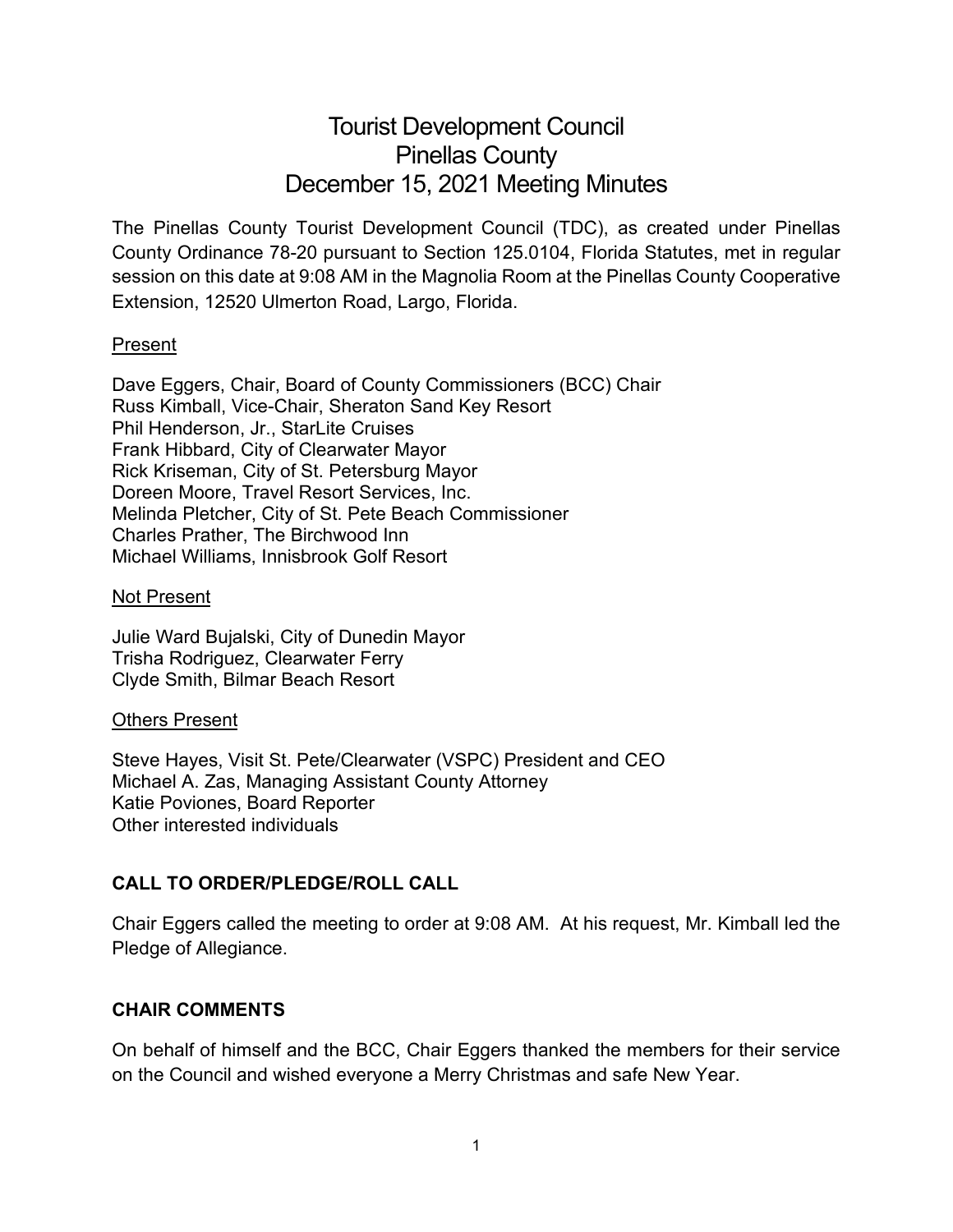# **APPROVAL OF TDC MINUTES AND ELITE EVENT FUNDING PROGRAM WORKSHOP MINUTES – NOVEMBER 17, 2021**

Mayor Hibbard made a motion, which was seconded by Mr. Prather, that the minutes of the regular meeting and the Elite Event Funding Program workshop held on November 17 be approved; whereupon, Mr. Hayes noted that there is a grammatical error on page three of the workshop minutes, where 'involvement' should be replaced with 'involved'. Mayor Hibbard indicated that he would make that part of his motion, and Mr. Prather concurred. Upon call for the vote, the motion carried unanimously.

#### **PUBLIC COMMENTS**

No one responded to the Chair's call for public comment.

# **ELITE EVENT GUIDELINES REVIEW**

Mr. Hayes related that the agenda packet includes a copy of the program guidelines with proposed redline changes prepared by staff following the Elite Event program workshop; and that staff is seeking additional feedback before the guidelines are finalized and presented to the Council for a vote at the January meeting.

Attorney Zas provided an overview of the changes to the guidelines, indicating that the goal of the modifications is to increase efficiencies and streamline the application process while maintaining the transparency and criteria that had been previously developed; that some language adjustments were made that do not affect the process; and that the most significant changes include removing 'cultural heritage event' wording from the description of Category IV and eliminating the Elite Event Subcommittee review from the process; whereupon, discussion ensued regarding the following topics, with Mr. Hayes and Attorney Zas providing input:

- Broadcasting requirements of Category I
- Verifying room nights and revenue generated by an event
- Adding flexibility within existing Category I and II requirements
- Accommodating larger events
- Category funding amounts
- Marketing plan point value of the rating criteria

During discussion, Mayor Hibbard made a motion that Category I require that an applicant meet either the specified number of room nights or number of attendees, and to increase the funding eligibility to a range of \$125,000 to \$200,000, and Mayor Kriseman seconded the motion.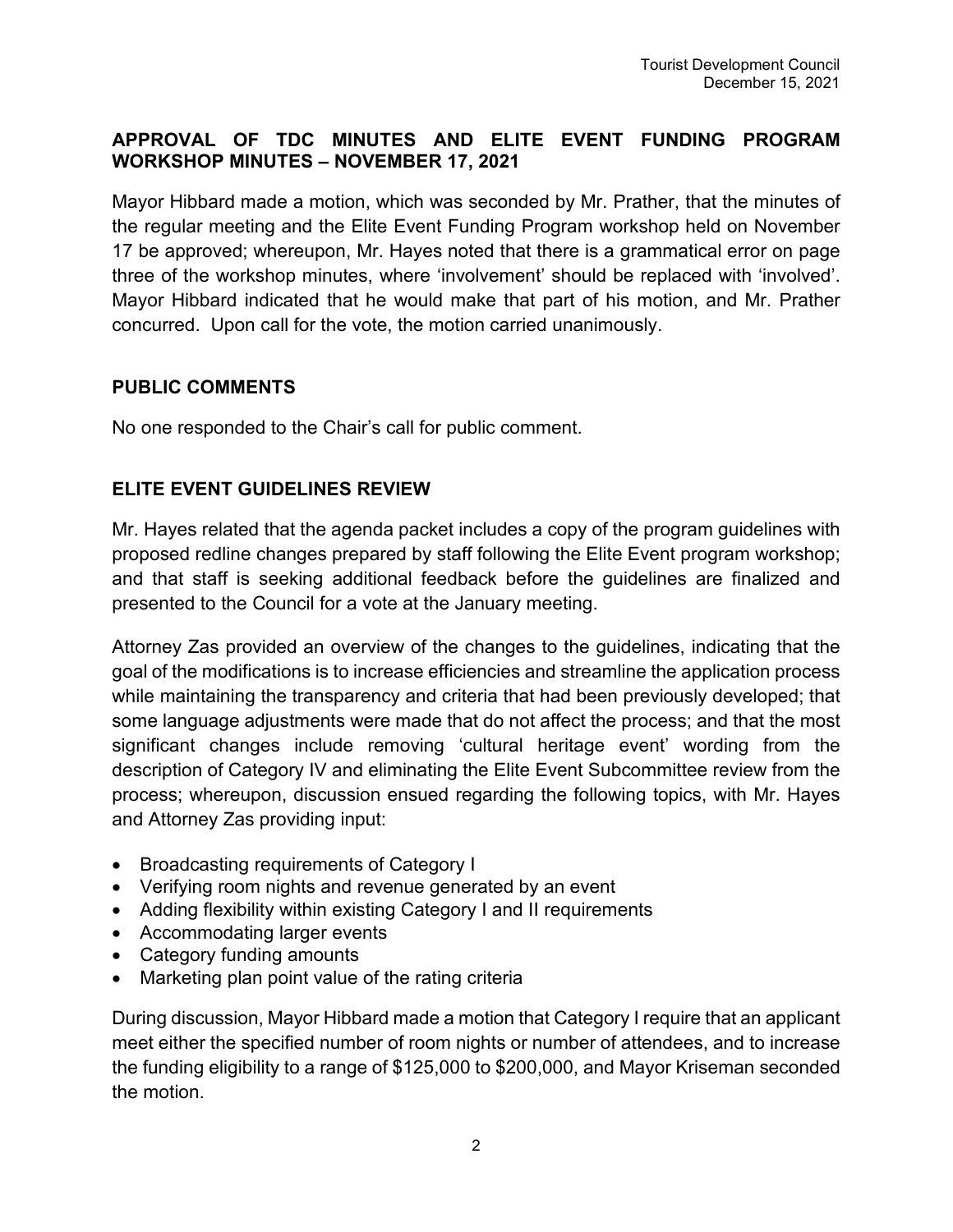In response to queries by the members, Mr. Hayes clarified that staff will take into consideration the feedback provided by the members and look into whether room nights and attendance requirements need to be adjusted to be more feasible; that an updated version of the guidelines will be presented at the Council's January meeting for a vote, given there are no more substantive changes; and that other noteworthy proposed changes to the guidelines include adding a category for new events and incorporating an economic impact on the local economy factor to the event rating criteria. No vote was taken on the motion.

# **STRATEGIC PLAN UPDATE**

Referring to a PowerPoint presentation titled *Strategic Planning Update*, HCP Associates Vice President Robert Allen provided an overview of the strategic plan's purpose and discussed information regarding how data is being collected, feedback from stakeholders, and the challenges involved in planning and formulating the final plan. He indicated that the formal plan document will be presented to the TDC in February or March; whereupon, discussion ensued regarding improving assets across the County, the correlation between tourism promotion and economic development, and potential collaborations between VSPC, Pinellas County Economic Development, and the St. Petersburg Area Economic Development Corporation.

# **DEPARTMENT UPDATES**

#### Beach Renourishment Reserves

In reference to documents received by the members, Mr. Abernathy, with input from Mr. Hayes, responded to queries by the members and elaborated on the following topics:

- The budget process of adjusting the Tourist Development Tax fund allocation for beach renourishment
- Availability of capital reserves for beach renourishment
- Utilization of federal grant funding
- Requirement of obtaining easements from individual owners of beach property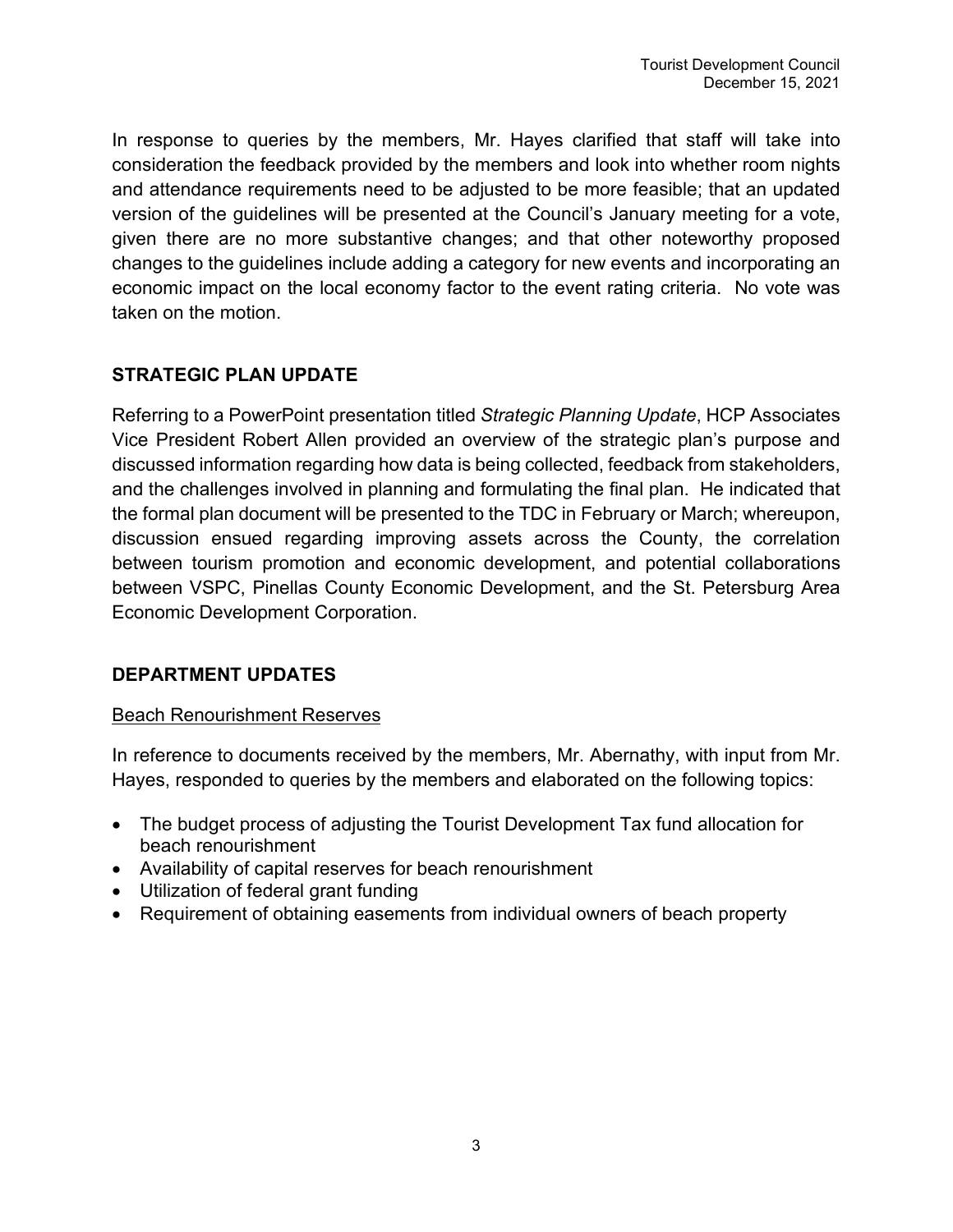### Department Reports – None

# **VSPC PRESIDENT & CEO REPORT**

#### Destination Metrics

Referring to a PowerPoint presentation titled *Destination Metrics*, Mr. Hayes reviewed October 2021 statistical data regarding Tourist Development Tax collections, including hotel and vacation rental occupancy, average daily rates, and visitor profile metrics. He noted that collections have increased 60% over 2020 and 40% over 2019, which was a record-breaking year. He related that the members have a new metric in their agenda packets from Zartico, which provides a new way to view the movement of visitors once they arrive to the market; and that he will share additional information regarding it at the Council's January meeting.

#### General Comments

Mr. Hayes indicated that VSPC recently published a newsletter with information on a variety of topics, including international tourism; and that agreements were recently finalized with Rooster Creative for markets in the United Kingdom, Ireland, and Scandinavia, and Kaus Media Services for markets in Germany and Western Europe.

In response to a query by Mr. Kimball regarding a potential tour of Tampa International Airport for the members, Attorney Zas noted that a tour would need to comply with Sunshine Law requirements; and that he will look into alternatives; whereupon, Ms. Moore thanked VSPC for providing COVID-related resources for international visitors.

# **OUTGOING MEMBER RECOGNITION**

Chair Eggers remarked that he appreciates Mayor Kriseman making time to attend the TDC meetings; whereupon, he thanked the Mayor for his service to the City of St. Petersburg and Pinellas County and presented him with a plaque expressing the gratitude of the TDC members and VSPC staff.

Mr. Kimball thanked the outgoing Chair for his guidance from uncertainty a year ago through an unprecedented economic recovery, and presented him with a plaque expressing the gratitude of the TDC and VSPC for his service; whereupon, Chair Eggers thanked the members and staff for their dedication.